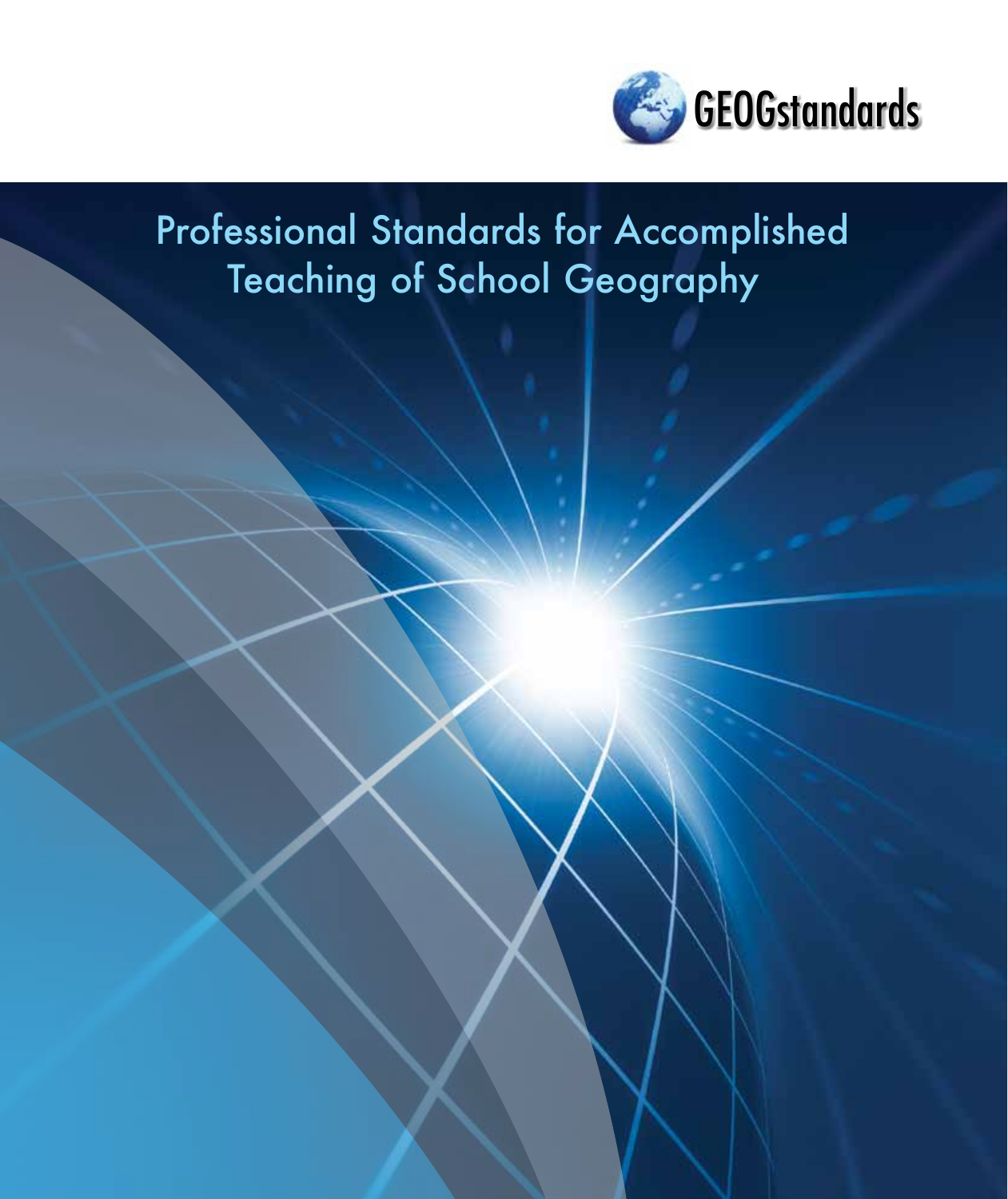# School Geography

#### *Purpose*

These standards establish a framework for geography teachers to reflect individually and collectively on their professional practice and engage in continuing inquiry into their own teaching. They provide aspirational goals for teaching as the standards are written to describe highly accomplished geography teaching. They articulate common and distinctive elements of the specialised practice of geography teaching as an alternative to generic standards. The standards are designed to offer a basis for planning professional learning and are **School Geography**<br>
School Geography<br>
There are the professional professional professional professional professional professional professional professional professional professional professional professional professional p

## Overview of the Standards *Cultivating geographical imagination and understanding*

Accomplished geography teaching engages students in the classroom and in the field and is built on substantive knowledge of the discipline, continual planning, evaluation and renewal of teachers' professional knowledge and practice.

- 1. Knowing geography and geography curriculum
- 2. Fostering geographical inquiry and fieldwork
- 3. Developing geographical thinking and communication
- 
- 5. Establishing a safe, supportive and intellectually challenging
- 6. Understanding geography teaching pedagogical practices
- 
- 8. Progressing professional growth and development
-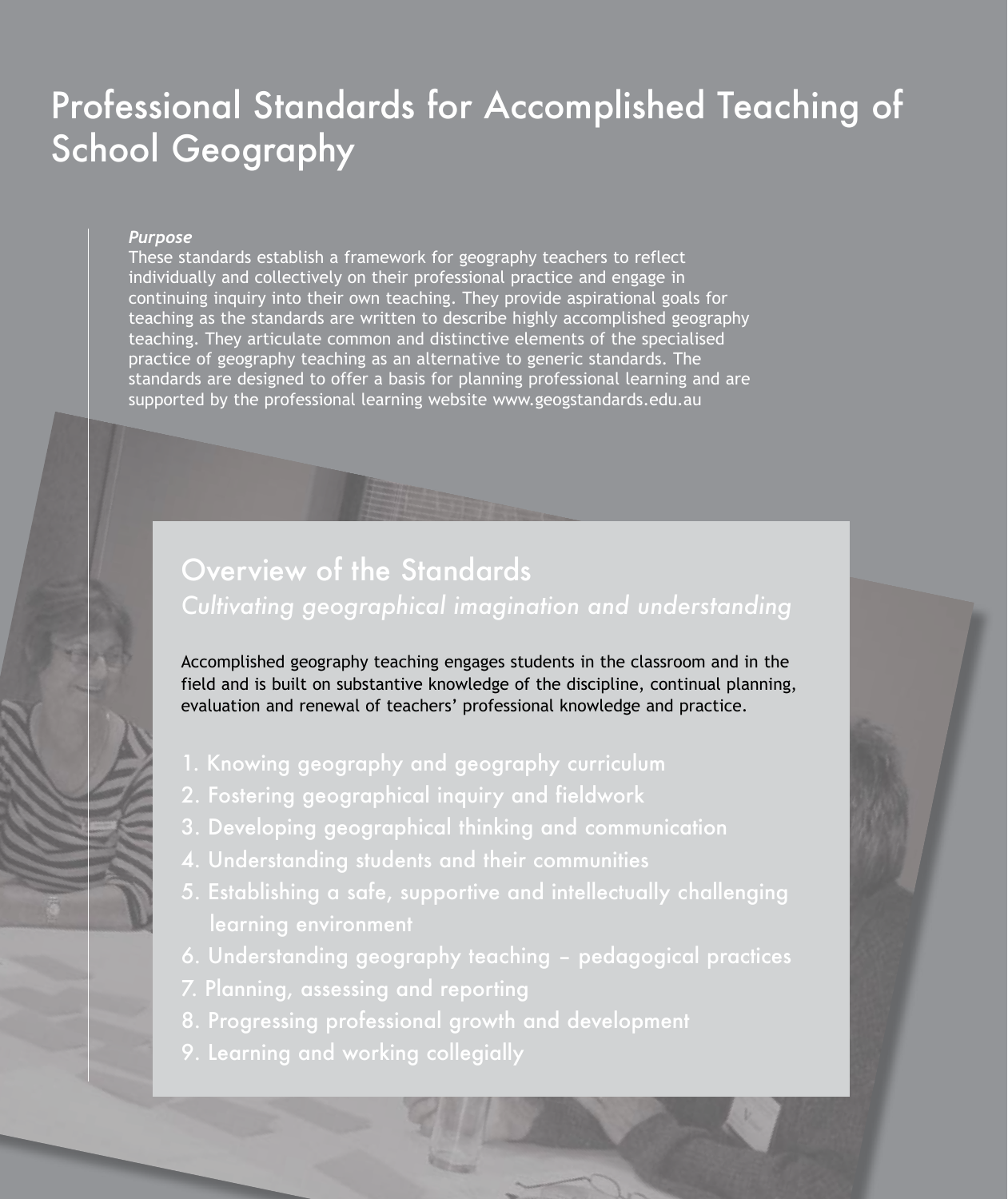## 1. Knowing geography and geography curriculum

#### *Accomplished geography teachers:*

• 1.1 know the breadth and depth of the academic discipline including its concepts, skills, values and understandings

• 1.2 assist students to understand that geography draws from the physical sciences, the social sciences and the humanities

• 1.3 understand current curriculum documents and reasons for curriculum change

• 1.4 locate geography within a wider educational context, making connections with other curricular and co-curricular areas

## 2. Fostering geographical inquiry and fieldwork

#### *Accomplished geography teachers:*

1. Knowing geography and<br>
1. Knowing geography teachers:<br>
1.1 know the breadth and depth of the aca<br>
1.2 assist students to understandings<br>
1.2 assist students to understand that geographes<br>
1.3 understand current curricul • 2.1 encourage students to carry out a range of geographical inquiries, from structured to more open-ended and active investigations, from prearranged problem-solving and discovery to negotiated inquiry. Through these inquiries, students identify topics, generate questions, evaluate the quality of evidence, process and analyse data, select presentation methods to communicate the research findings effectively, think creatively about geographical issues, propose individual or group action in response to the research findings and, where appropriate, take such action 2. Fostering geographical inquiry and fieldwork<br>
ecomptished geography teachers:<br>
2. the crourage students to arry out a range of geographical inquiries, from structured<br>
to more open-ended and active meetigations, from pr

• 2.2 make judgements about the essential skills, processes, understandings and values that students need to develop to carry out meaningful and ethical geographical inquiries

• 2.3 support students to undertake inquiry in the field, and to select and use fieldwork tools and techniques appropriately, safely and efficiently. Tools may range from simple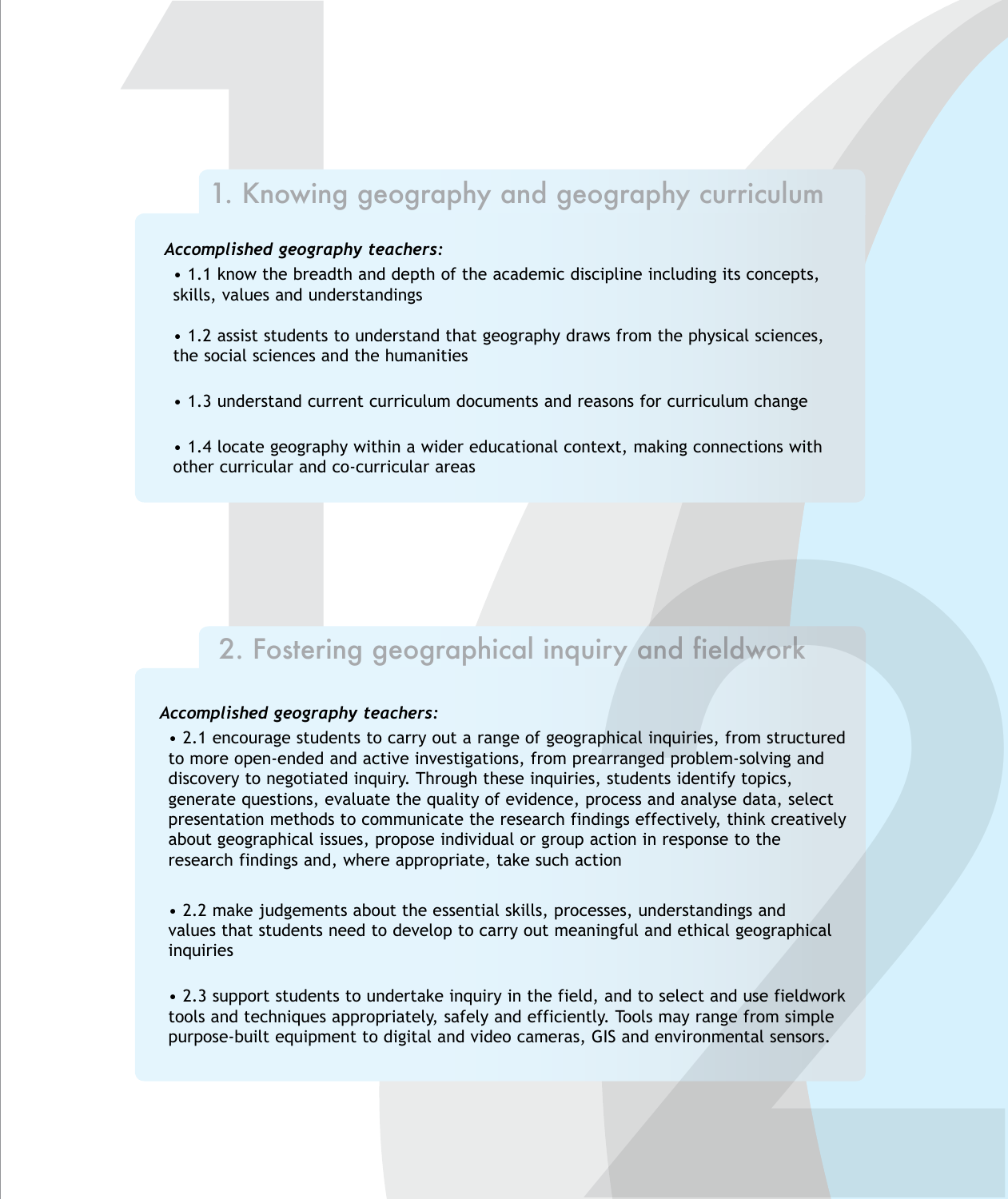## 3. Developing geographical thinking and communication

#### *Accomplished geography teachers:*

• 3.1 promote understandings of physical and human processes, structures and patterns and their interdependence in place, space and time

• 3.2 assemble the many strands of geography, providing multiple resources for the further development of geographical thinking by students. They set this comprehensive knowledge in contemporary contexts, opening the way for significant interconnections to be made

• 3.3 support students to think spatially and use maps, visual images and new technologies, including geographical information systems (GIS), to obtain, present, analyse and evaluate information

• 3.4 provide students with varied contexts through which to construct a deep understanding of geographical concepts and use case studies to give support to the subject's breadth and depth

• 3.5 encourage students to recognise their personal geographies and to use these lived experiences as an entry point to understanding the complexities of the contemporary world, seen through events and issues arising at personal, local, national and global scales

• 3.6 share narratives with students which have real world contexts, whether they are based on the teacher's own life experiences or others' narratives and, in so doing, they make visible their geographical thinking.

## 4. Understanding students and their communities

#### *Accomplished geography teachers:*

• 4.1 creatively link their sophisticated geographical understandings with the diverse and developing geographical understandings of their students

• 4.2 bring an enriched understanding of students to the classroom because of their particular sensibility to students' diverse communities. They are alert to the spaces and places that students occupy so they can incorporate students' personal geographies into learning sequences, drawing clear connections with students' prior knowledge and identities from the local community and beyond 3. Developing geographical thinking and communication<br>Accomptions geography tendence<br>  $\star$  in process conservations of process into the curriculum.<br>
The curriculum is the curriculum of process in product multiple conserve

• 4.3 enhance student learning by using students' multiple ways of knowing and other background elements such as their social and cultural perspectives

• 4.4 enrich learning by incorporating particular insights into the local community, as a social network of interacting individuals, groups and social interests, in space, to establish relevance and connection and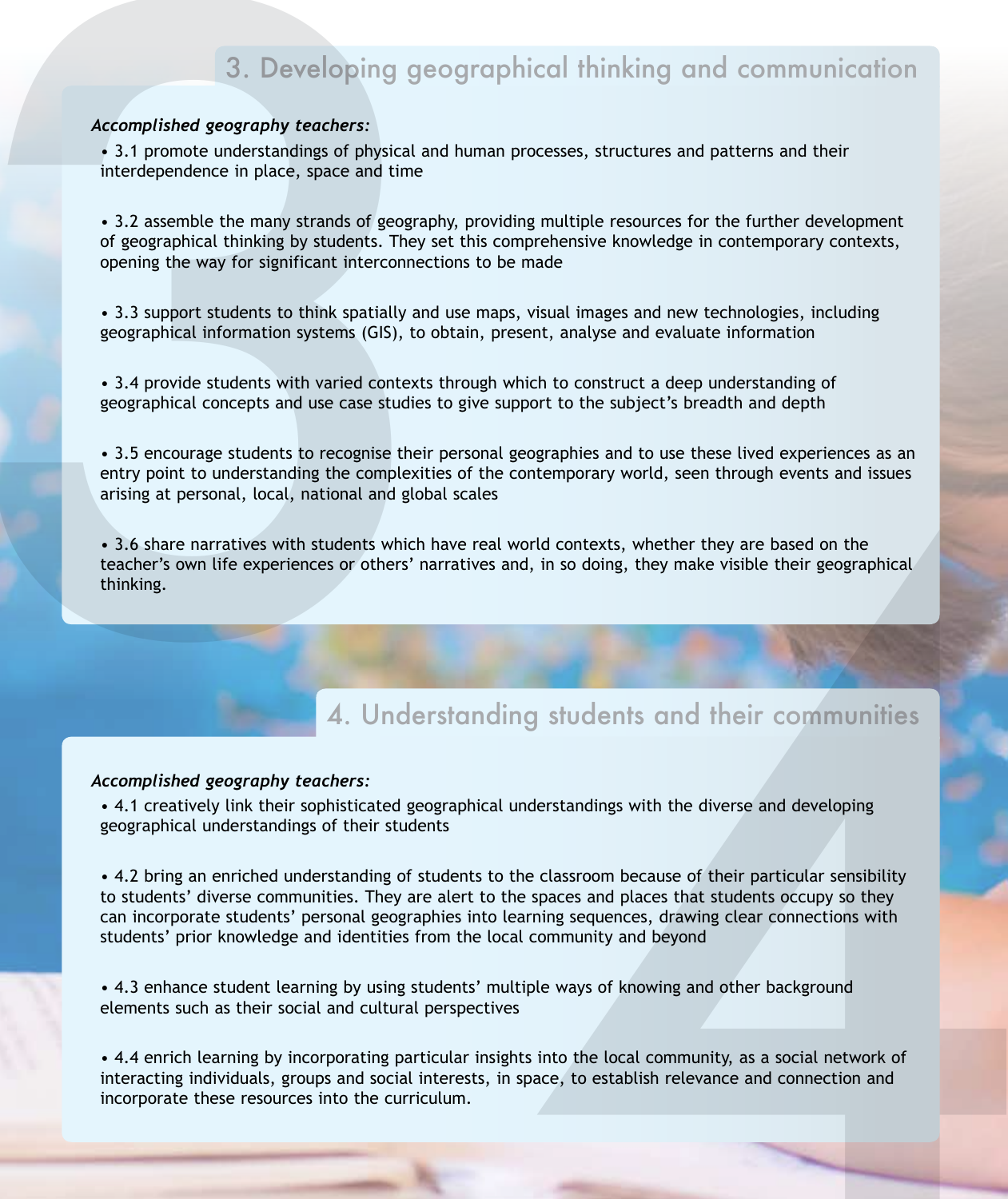## 5. Establishing a safe, supportive and intellectually challenging learning environment

#### *Accomplished geography teachers:*

• 5.1 foster dynamic and challenging learning environments characterised by mutual trust, equity, risk taking, independence, interdependence and collaboration; they create conditions for students to question complex geographical ideas and issues, rather than accept them without further thought

• 5.2 design teaching strategies specifically for the different backgrounds, learning preferences and dispositions of their students

• 5.3 generate in students a 'need to know' attitude and communicate their own high expectations, thereby promoting study of the complexities of place, space and environments

## 6. Understanding geography teaching – pedagogical practices

#### *Accomplished geography teachers:*

4

examplished geography teachers:<br>
• S.1 factor dynamic and challenging learning environments characterised by mutual trust, equity,<br>
• s.1 factor dynamic and challenging learning environments characterised by mutual trust, • 6.1 have current and extensive understanding of geographical education processes, including pedagogical content knowledge. They select, adapt and create field-specific and general teaching approaches and resources to support deep understanding of place, space and environments and they justify their choices about planning and teaching

> • 6.2 promote gathering of information for geographic inquiry from a variety of sources, including fieldwork, libraries, the internet, digital and print media

• 6.3 use fieldwork and outdoor learning as a key practice to develop students' data collection, analysis and evaluative skills, to deepen their understanding of place, space and environments

• 6.4 systematically introduce and develop a range of cartographic, statistical and graphical tools and skills that enable students to think and communicate geographically. This includes making and interpreting maps, and a range of other representations collectively described as graphicacy. They teach State of the critical of the critical of the critical of the critical of the critical of the critical of section of the critical of the pedagogrical of the critical pedagogrical content is mediagogrical content in the peda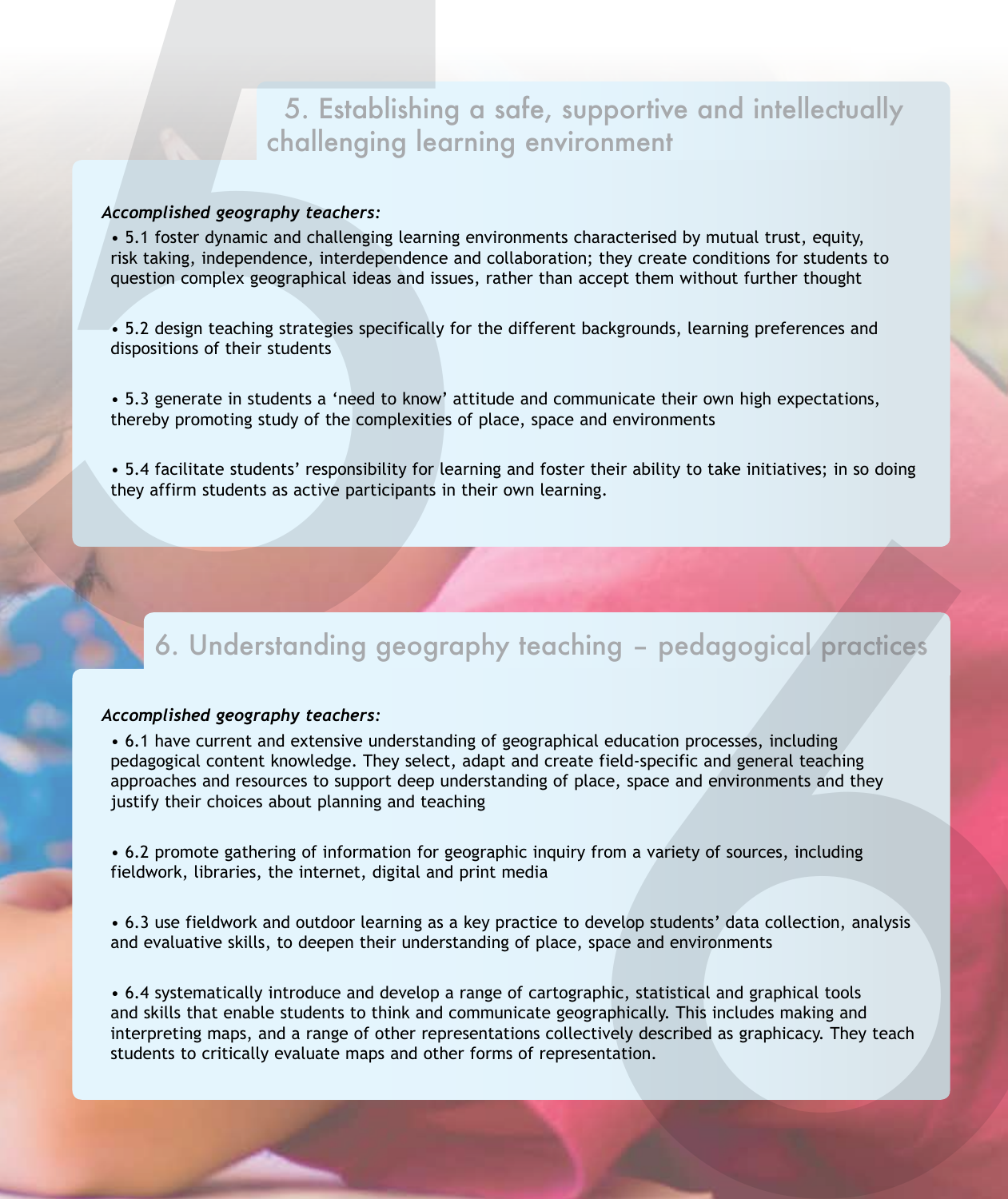#### *Accomplished geography teachers:*

• 7.1 design curriculum to develop geographical thinking in their students in such a way as to spark an interest among all students − an interest that is active, contemporary, enlivening and sustained

• 7.2 plan and continually monitor their students' learning, using a wide range of formal and informal assessment methods

• 7.3 prepare assessment for learning, recognising the positive achievements of students and indicating directions for improvement

• 7.4 conduct summative assessment which is made available to students and care-givers

• 7.5 use assessment methods that are appropriate, valid and reliable; in reporting students' achievements and areas for improvement, they employ a variety of procedures, ensuring they use clear 7. Planning, assessing and recomptished geography teachers:<br>
4.7.1 design curriculum to develop geographical thinking in their students is such a way as the<br>
1.7.2 plan and continually monitor their students' learning, usi

## 8. Progressing professional growth and development

#### *Accomplished geography teachers:*

• 8.1 continue to learn and develop as teachers, acknowledging that the greater the teacher learning, the more students learn as well

• 8.2 recognise that the subject of geography is dynamic and evolving and therefore seek opportunities to further develop their disciplinary knowledge base

• 8.3 commit themselves to learning formally and to reflecting critically on their experiences both within the classroom and more widely, through travel, from literature and the arts and through engagement • 7.6 employ diagnostic assessment to inform their own teaching and student understanding.<br>
8. Progressing professional growth and development<br>
\* 8.1 continue to learn and develop as teachers, acknowledging that the greate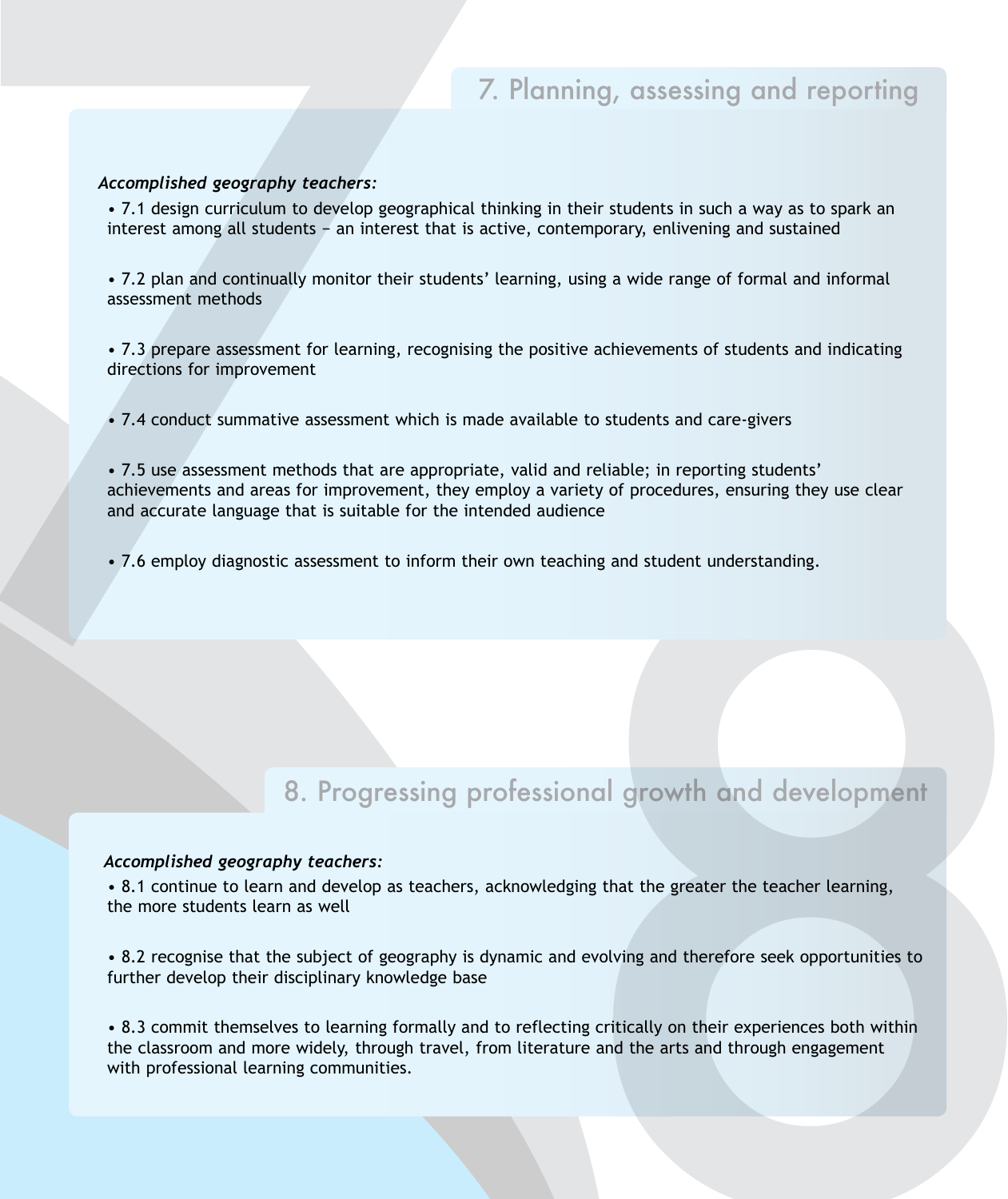## 9. Learning and working collegially

#### *Accomplished geography teachers:*

• 9.1 build a culture of professional improvement by learning from and with their fellow teachers as well as learning from research

• 9.2 engage actively as members of their professional and wider community and work collegially with fellow teachers to improve their teaching and enhance student learning. In so doing, they create conditions for the growth of open and collaborative school cultures whereby parents and community members can play a dynamic role in supporting student learning about the world 9. Learning and working collegially<br>
4. Complished geography teachers:<br>
4. Butile a culture of professional improvement by learning from and with their fellow teachers as well<br>
4. See the professional improvement by learn

• 9.3 distribute and share their teaching expertise towards the continuing construction of a professional knowledge base for school geography

• 9.4 communicate educational ideas and promote geographical education, contributing to the resilience

The Professional Standards for Accomplished Teaching of School Geography project was developed and funded during 2007-2010 by the University of Melbourne, the Australian Geography Teachers' Association (AGTA), the Geography Teachers' Association of Victoria (GTAV) and the Victorian Institute of Teaching in conjunction with an Australian Research Council Linkage grant.

The Standards were developed through videotaping and interviewing accomplished geography teachers and their students at work in government and non-government schools in Victoria, New South Wales and South Australia. The process then involved consultation with the profession across Australia. Overall, the purpose of the project was to develop a dynamic set of subject specific standards for teaching school geography in Australian schools, which The Professional Standards for Accompleting (10ching of School Geography Technical Concernent the Alastralian Geography Technics "Association of Victoria (GTAV) and the Victorian Independent Company in the purpose of enhan